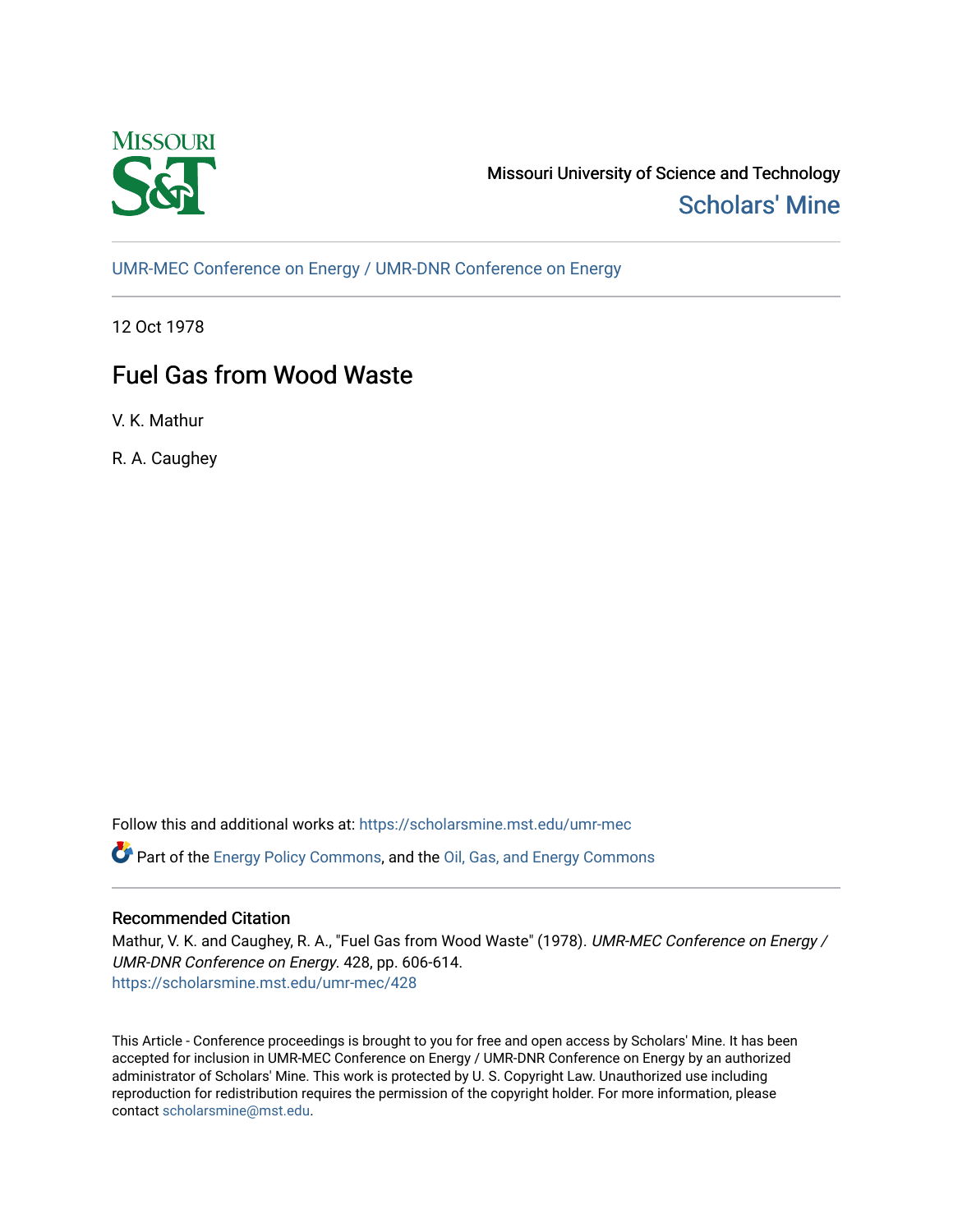#### **FUEL GAS FROM WOOD WASTE**

**V.K. Mathur , Department of Chemical Engineering University of New Hampshire Durham, New Hampshire 03824**

> **R.A. Caughey Forest Fuels Inc. Antrim, New Hampshire 03440**

**Design, construction and operation of a new type of gasifier for the production of fuel gas from wood waste (sawdust, chips, bark, etc.) are discussed. Data obtained from pilot plants are presented. The gasifier is inexpensive, easy to operate and has about 95% efficiency.**

#### **1. INTRODUCTION**

**For many years the United States enjoyed an abundant supply of energy in all forms: gasoline, heating oil, natural gas and electricity. All these fuels were taken for granted. They flowed cheaply from supplies that seemed limitless to the American public. Petroleum imports have tripled since 1964, providing over one-third of our total demand for such products. From early 1974, energy has become increasingly costly. However, despite the urgent need for conservation, our oil imports have risen above pre-embargo levels.**

**Major goals of the United States are to boost domestic energy production and end dependence on foreign oil. Dwindling supplies of domestic oil and natural gas will require readily and abundantly available substitutes. Energy consumers must use a "cafeteria" approach, using whatever source of energy is indigenously available, rather than depending solely upon the conventional source of fuel. The United States have an abundant supply of wood chips, sawdust, and bark, which can be used as sources of energy for raising steam and generating power for their industries.**

#### **2. WOOD AS A SOURCE OF FUEL**

**It is estimated that for every tree that is harvested, as much as one third of its volume is left in the woods. During primary manufacture, an additional 50% or more of its volume is lost in the conversion process (1).**

**The wood residue generated can be classified into two categories. The first category consists of wood and bark residues generated in mills processing timber into primary products such as lumber and plywood. According to a study made by the Georgia-Pacific Corporation for the Mitre Corporation (2) the total mill residues generated in the United States in 1970 are estimated at about 86 million dry ton equivalent (DTE) including about 67 milli°D DTE of wood and 19 million DTE of bark. Approximately 78% of total residues were generated in the lumber industry, 15% in the plywood industry, and the remaining 7% in the manufacture of miscellaneous wood. Table I presents the wood and bark residues used and left unused in 1970. It is estimated that 28\* of all wood and bark residues remained unused. Prices of these residues fluctuate very widely. Prices of pulp chips range from \$18 to \$40 per bone dry ton. Table II presents some representative residue prices.**

**♦Correspondence: Dr. V.K. Mathur**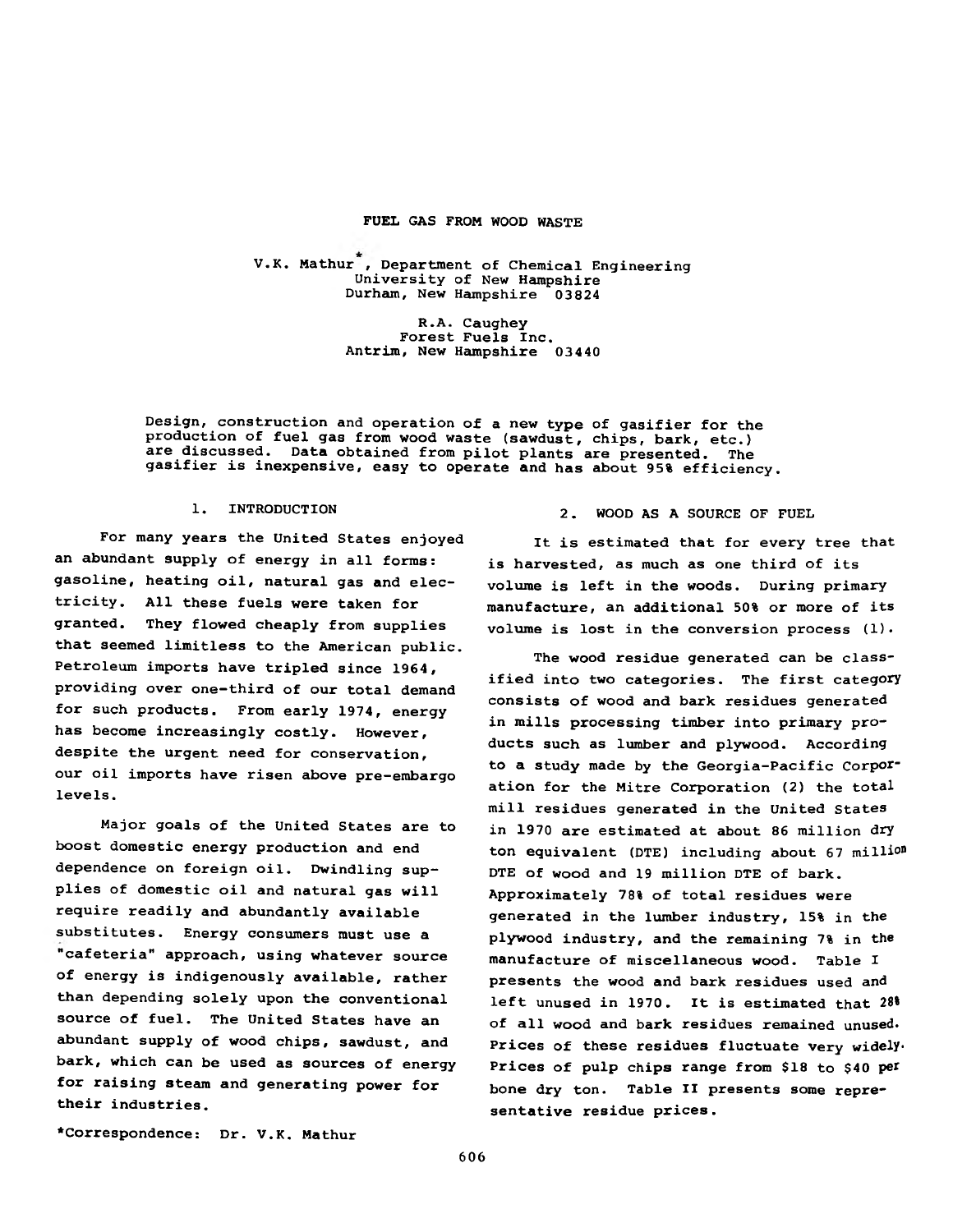**Forest residues, the second category, represent a potentially very large source of biomass for energy production. The forest residues include logging residues, intermediate cuttings, understory removal and annual mortality. The annual mortality refers to trees killed by natural agents. Data on the forest residues generated are limited. Figures presented in Table III are estimates based on the best available data. The total forest residues are estimated to be about 187 million tons excluding the waste wood generated by mortality of growing stock. Forest residues generally have no positive value to landowners at the present time, and it may be assumed most such residues are available at no cost. However, cost of collecting, reducing,** and transporting logging residues are esti**mated at about \$23 to \$61 per DTE.**

**One of the most Important properties of a fuel is its heating value. There is not**

**much difference in the heating value of moisture and resin free wood of different species. It is about 8,300 Btu/lb. Bark, in general, has higher values than does wood. A higher proportion of resin-like compounds in bark probably accounts for the difference. A summary of average heating values for wood and bark of some species is presented in Table IV.**

#### **3. LITERATURE REVIEW**

**Work on the production of energy from solid wastes had started in the U.S.A. as early as 1969 as a means to combat the solid waste disposal problem. A number of combustion process have been reported in the literature. Some of these are for the production of fuel gas, whereas others are used for raising steam by the direct combustion of wood or solid waste.**

|                         | WOOD AND BARK RESIDUES BY REGION IN 1970 - TOTAL, USED AND UNUSED (2) |                                  |          |                                           |                  |
|-------------------------|-----------------------------------------------------------------------|----------------------------------|----------|-------------------------------------------|------------------|
| Region*                 | <b>Total Residues</b><br>Generated                                    | <b>Residues Used</b>             | of Total | <b>Residues Unused</b>                    | <b>Wof Total</b> |
|                         | $(10^6$<br>DTE)                                                       | <b>Amount</b><br>$(10^6$<br>DTE) |          | <b>Anount</b><br>(10 <sup>6</sup><br>DTE) |                  |
| Northeast               | 6.6                                                                   | 4.3                              | 65       | 2.3                                       | 35               |
| North Central           | 6.4                                                                   | 4.3                              | 67       | 2.1                                       | 33               |
| Southeast               | 11.4                                                                  | 6.9                              | 61       | 4.5                                       | 39               |
| South Central           | 16.7                                                                  | 12.1                             | 72       | 4.6                                       | 28               |
| Pacific Northwest       | 27.8                                                                  | 23.6                             | 85       | 4.2                                       | 15               |
| Pacific Southwest       | 8.8                                                                   | 5.5                              | 63       | 3.3                                       | 37               |
| Northern Rocky Mountain | 6.6                                                                   | 4.5                              | 68       | 2.1                                       | 32               |
| Southern Rocky Mountain | <u>1.8</u>                                                            | <u>0.8</u>                       | 丝        | 1.0                                       | <u>56</u>        |
| <b>Total</b>            | 86.1                                                                  | 62.0                             | 72       | 24.1                                      | 28               |

|  | . .<br>- | . . |  |
|--|----------|-----|--|
|  |          |     |  |

**•Regions are defined as follows:**

**Northeast - Connecticut, Maine, Massachusetts, New Hampshire, Rhode Island, Vermont, Delaware, Maryland, New Jersey, New York, Pennsylvania, West Virginia.**

**North Central - Michigan, Minnesota, North Dakota, South Dakota (East), Wisconsin, Illinois, Indiana, Iowa, Kansas, Kentucky, Missouri, Nebraska, Ohio.**

**Southeast - North Carolina, South Carolina, Virginia, Florida, Georgia.**

**South Central - Alabama, Mississippi, Tennessee, Arkansas, Louisiana, Oklahoma, Texas.**

**Pacific Northwest - Oregon, Washington, Coastal Alaska.**

**Pacific Southwest - California, Hawaii.**

**Northern ROcky Mountain - Idaho, Montana, South Dakota (West), Wyoming•**

**Southern Rocky Mountain — Arizona, Colorado, Nevada,** New **Mexico, Utah.**

**607**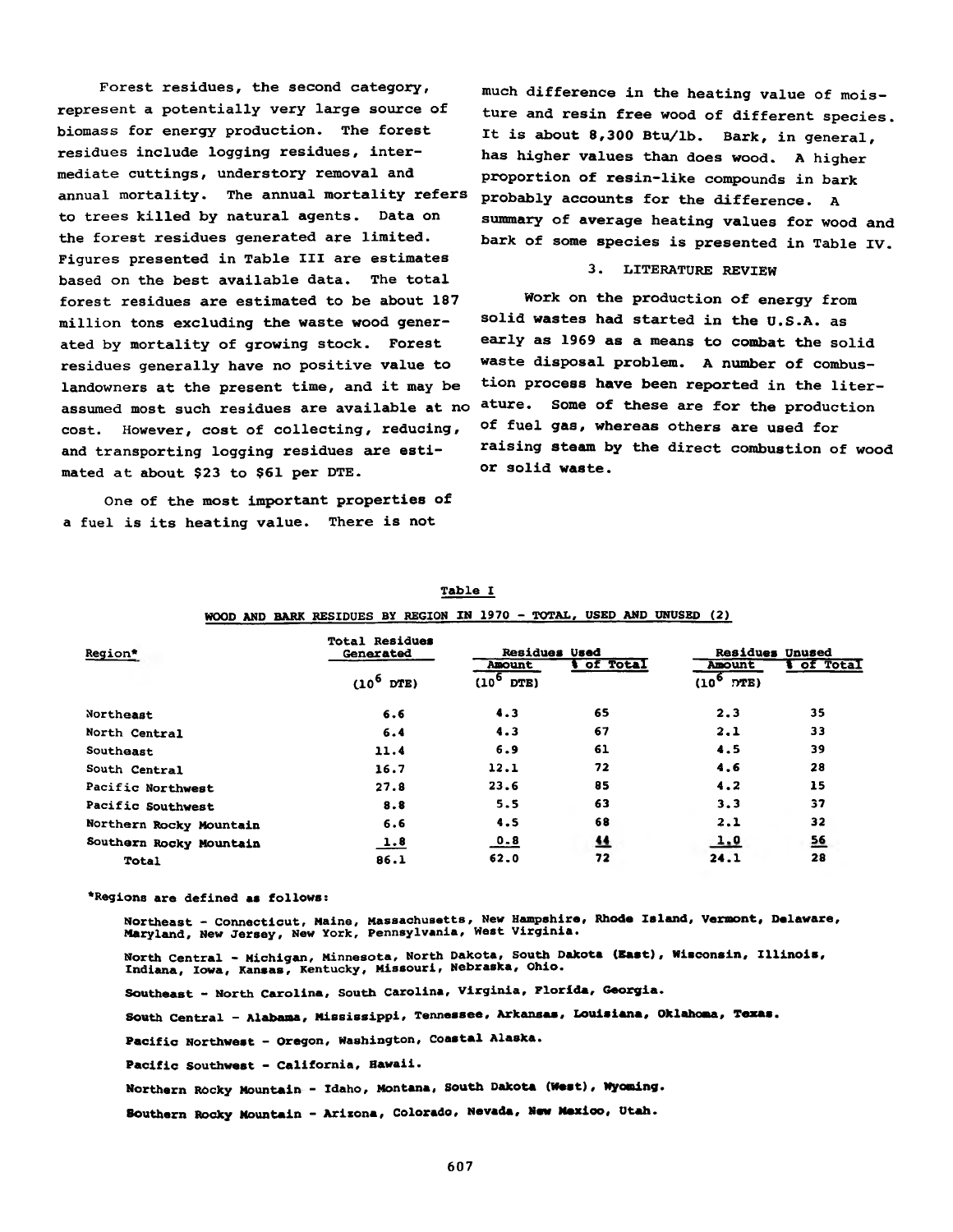|          | $\frac{1374 \text{ MUD} 1370 (2)}{(5/\text{DTE})}$ |                 |       |
|----------|----------------------------------------------------|-----------------|-------|
|          | West Coast                                         | South           | Maine |
| Chips    |                                                    |                 |       |
| Softwood |                                                    |                 |       |
| 1975     | $25.00 - 37.50$                                    |                 |       |
| 1976     | 40.00                                              | $25.00 - 28.00$ | 40.00 |
| Hardwood |                                                    |                 |       |
| 1976     |                                                    | $18.00 - 20.00$ |       |
| Shavings |                                                    |                 |       |
| 1975     | $3.75 - 5.45$                                      |                 |       |
| 1976     |                                                    | 7.50            |       |
| Sawdust  |                                                    |                 |       |
| 1975     | 2.50                                               |                 |       |
| 1976     |                                                    | $1.50 - 2.00$   | 5.00  |
| Bark     |                                                    |                 |       |
| 1975     | 2.40                                               |                 |       |
| 1976     | 5.80                                               | 1.00            |       |

## **Table II**

# **SOME REPRESENTATIVE PRICES FOR WOOD AND BARK RESIDUES, 1974 AND 1976 (2)**

## **Table III**

| Region*             | Logging Residue<br>$(10^3 \text{ DTE})$ | Stump-Root System<br>Left as Logging Residue<br>$(10^3$ DTE) | Total   |
|---------------------|-----------------------------------------|--------------------------------------------------------------|---------|
| New England         | 3,976                                   | 4,772                                                        | 8,748   |
| Middle Atlantic     | 5,331                                   | 5,060                                                        | 10,391  |
| Lake States         | 3,670                                   | 4,874                                                        | 8,544   |
| Central States      | 4,530                                   | 4,680                                                        | 9,210   |
| Southern Atlantic   | 11,813                                  | 12,348                                                       | 24,161  |
| East Gulf           | 5,622                                   | 8,718                                                        | 14,340  |
| Central Gulf        | 10,585                                  | 13,537                                                       | 24,122  |
| West Gulf           | 9,695                                   | 12,547                                                       | 22,242  |
| Pacific Northwest   | 18,361                                  | 24,467                                                       | 42,828  |
| Pacific Southwest   | 4,937                                   | 6,729                                                        | 11,666  |
| Northern Rocky Mtn. | 3,600                                   | 5,125                                                        | 8,725   |
| Southern Rocky Mtn. | 1,079                                   | 1,625                                                        | 2,704   |
| Total United States | 83,199                                  | 104,482                                                      | 187,681 |

**♦Same as in Table I**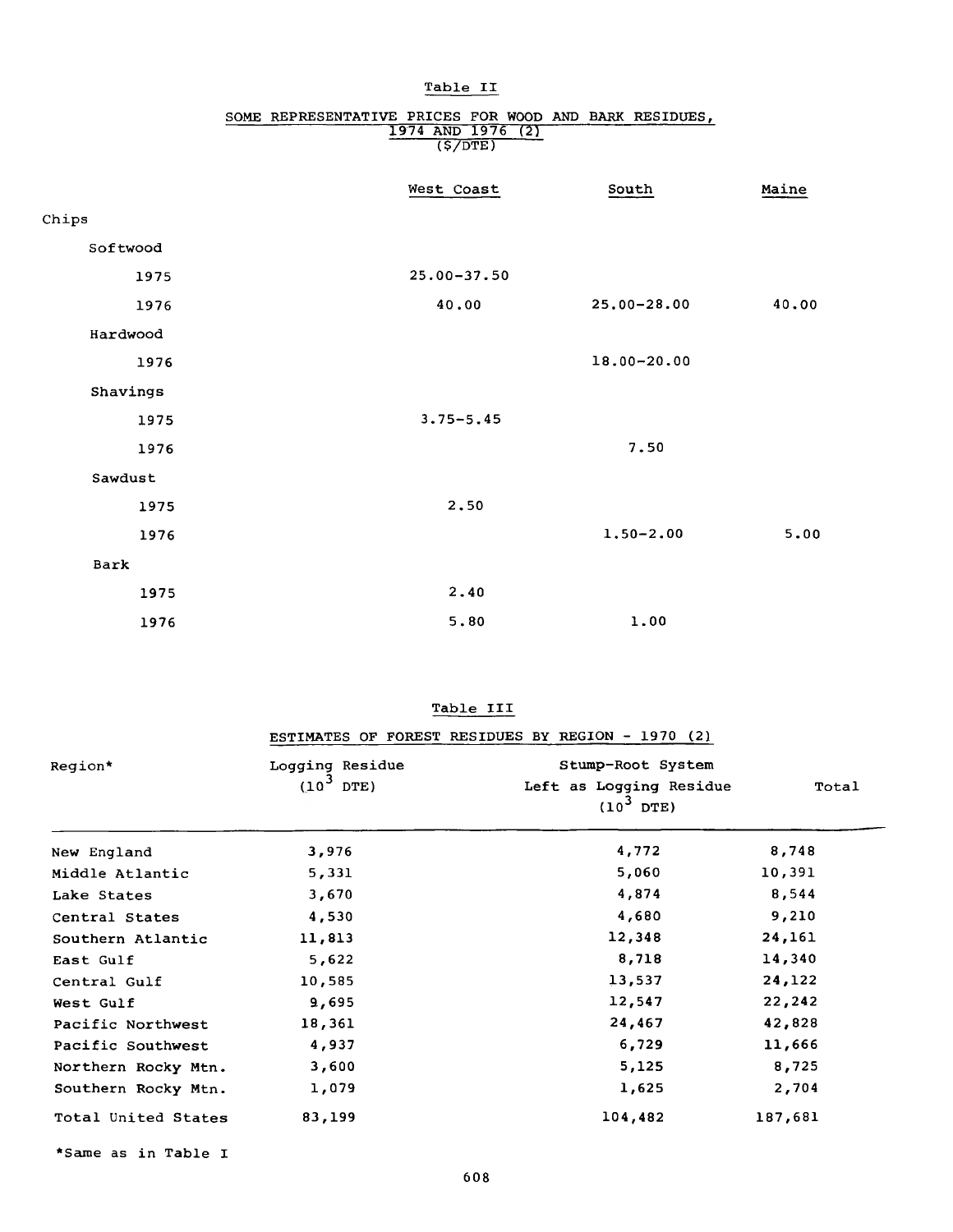#### **Table IV**

|                   |       | Higher heating value,<br>Btu/lb (Dry) |  |  |  |
|-------------------|-------|---------------------------------------|--|--|--|
| Species           | Wood  | <b>Bark</b>                           |  |  |  |
| Douglas fir       | 8,950 | 9,750                                 |  |  |  |
| Western hemlock   | 8,370 | 9,350                                 |  |  |  |
| True firs         | 8,300 |                                       |  |  |  |
| White fir         | 8,000 |                                       |  |  |  |
| Ponderosa pine    | 9,120 |                                       |  |  |  |
| Lodgepole pine    | 8,600 | 10,960                                |  |  |  |
| Engelmann spruce  | ---   | 8,820                                 |  |  |  |
| Western larch     |       | 8,750                                 |  |  |  |
| Western red cedar | 9,700 | 8,700                                 |  |  |  |
| Redwood           | 9,210 | ---                                   |  |  |  |
| Red alder         | 8,000 | 8,410                                 |  |  |  |
| Oregon ash        | 8,200 |                                       |  |  |  |
| Bigleaf maple     | 8,410 |                                       |  |  |  |
| Black cottonwood  | 8,800 | 9,000                                 |  |  |  |
| Oregon white oak  | 8,110 |                                       |  |  |  |

#### **SUMMARY OF AVERAGE HEATING VALUES FOR WOOD AND BARK OF SOME WESTERN SPECIES. (3)**

**Hammond (4) of Battelle Northwest Laboratory, Richland, Washington has reported the development of a fixed-bed gasification unit for converting muncipal waste or wood chips to a low Btu gas. The gas produced has a heating value of 100-200 Btu/cu. ft. Air and steam are used in the combustion chamber. The Purox process (5) of the Union Carbide employs a partial oxidation process using oxygen for converting solid waste to fuel gas and inert slag. The fuel gas is primarily** H<sub>2</sub>, CO, CO<sub>2</sub> and light hydrocarbons with a **heating value of about 300-370 Btu/cu. ft. Moore - Canada of Richmond, B.C. has developed a moving bed reactor for producing a low Btu gas from wood waste using air as the oxidizing medium (6). Heating value of the gas is about 180 Btu/cu. ft.**

**The Fluidized Bed Combustion Chamber Process 171 consists of inert particles which upon the start up of the unit are quickly preheated by an oil or gas fired burner to a temperature of about 750°F. At this point the oil or gas burners are shut off and the wood waste is blown through the vapor space downward towards the fluidized bed. Spontaneous combustion of the wood fuel takes**

**place in the vapor space providing the heat for steam generation. The Consumat Process C81 employs a direct combustion system to utilize solid waste for steam production. It can be operated as a batch or continuous process. Many recently installed steam plants fueled by wood or bark are the spreaderstoker type where fuel is introduced above the grate into the furnace by either a pneumatic or mechanical spreader. Part of the fuel is burned in suspension, and the remainder drops to the grates where burning is completed.**

## **4. FOREST FUELS WOOD WASTE GASIFICATION UNIT**

**This system is basically developed to meet the demands of small and medium size industries located in the area where wood waste is readily available. Most average size industries cannot afford the cost of changing the entire gas, oil or coal based heating or steam generation system to a wood burning system. The Forest Fuels Wood Gasification Dnit can be attached to an old boiler without any significant change in boiler rating if dry wood waste is used as fuel. This not only saves the expense of a**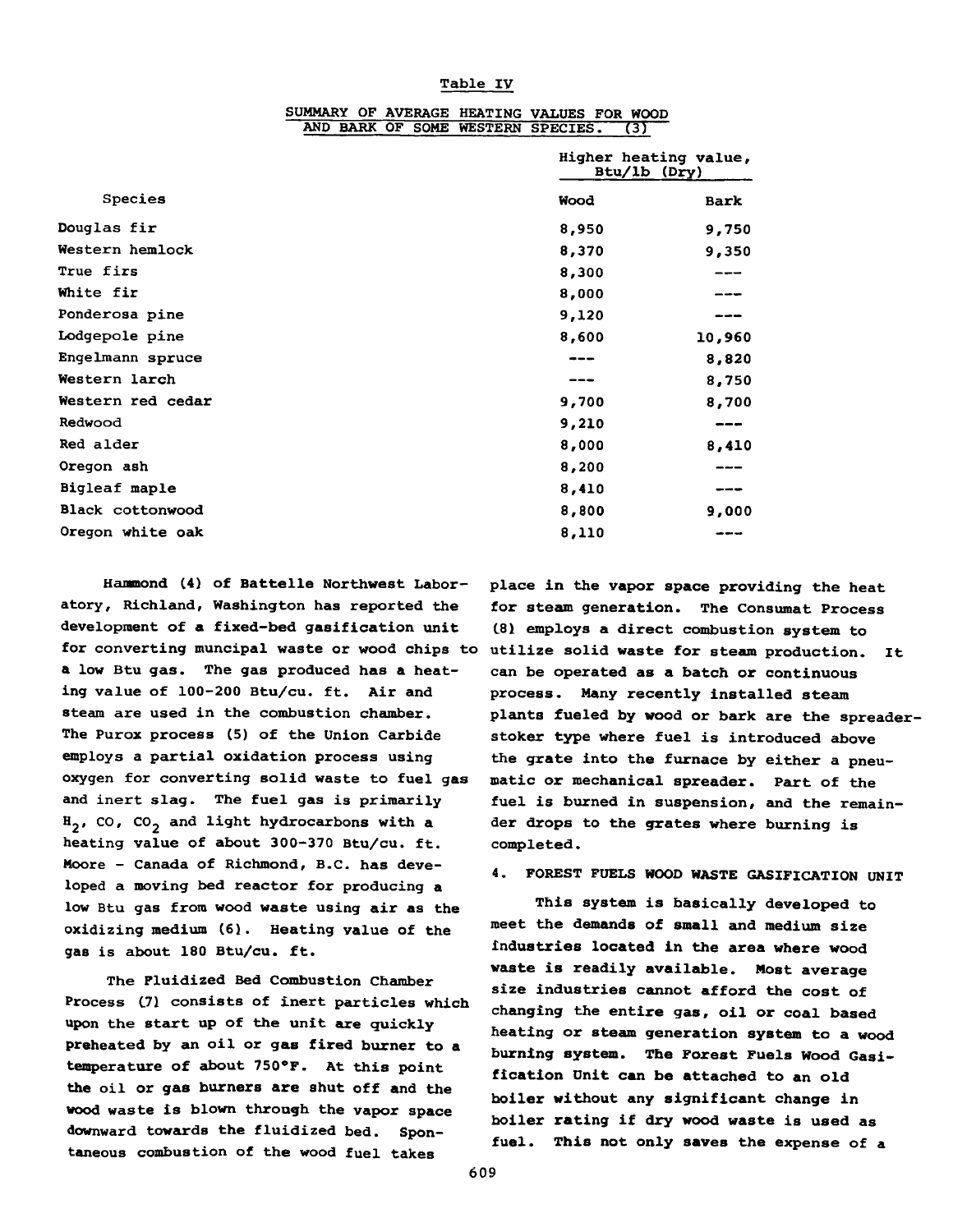**new boiler, but may also leave the oil or gas system, previously used to fire the boiler, intact as a backup system.**

#### **5. PROCESS DESCRIPTION**

**The gasification process is shown schematically in Figure 1. Wood chips, bark, sawdust etc. are dried in a dryer and then fed to the top of the gasifier. The wood fuel passes down under gravity over a grate through the zone of increasing temperature. The initial burning is started by a gas torch or fuel oil. The combustion involves three basic steps: (a) distillation of volatile products, (b) conversion of residual charcoal to carbon monoxide and (c) combustion of products of distillation and carbon monoxide. The principal reactions that occur in the process are the same as those that take place in most gasification systems.**

**Pyrolysis step**

 $Wood + heat + aCO + bCO_2 + CH_20 + dC$ **+ Hydrocarbons**

**Oxidation and reduction steps**

 $C + \frac{1}{2}O_2 + CO$  $c + o_2 + co_2 + \text{heat}$  $C + CO<sub>2</sub> + heat + 2CO$  $C + 2H_2 \rightarrow CH_4 + heat$  $C + H_2 0 \rightarrow CO + H_2$ 

**Thermodynamics and kinetics of these reactions have been studied and the data are readily available. The coefficients, a,b,c, and d will depend upon the operating conditions of the gasifier.**

**In the first step, wood is heated to a temperature of over 450°F, at which point destructive distillation occurs with the production of wood distillates. It is an exothermic process and proceeds until the distillation is complete, leaving a residue of charcoal. In the second step the charcoal is converted to carbon monoxide with the generation of about 3,400 Btu/lb. Some of the carbon also reacts with the moisture present to produce hydrogen. In the final step the gaseous mixture of carbon monoxide, hydrogen, oxygen, methane and nitrogen move to the exit port where they are supplied with secondary air. The gaseous mixture can be fed to the combustion chamber of a boiler, furnace or other equipment where heating is required. In this process a very limited amount of air is allowed to flow through the gasifier to maximize the production of carbon monoxide.**

**Since the gasification is conducted outside the boiler fire box, an oil fired system can be converted to the use of wood fuel**



FIG. I FUEL GAS FROM WOOD WASTE - FOREST FUELS SYSTEM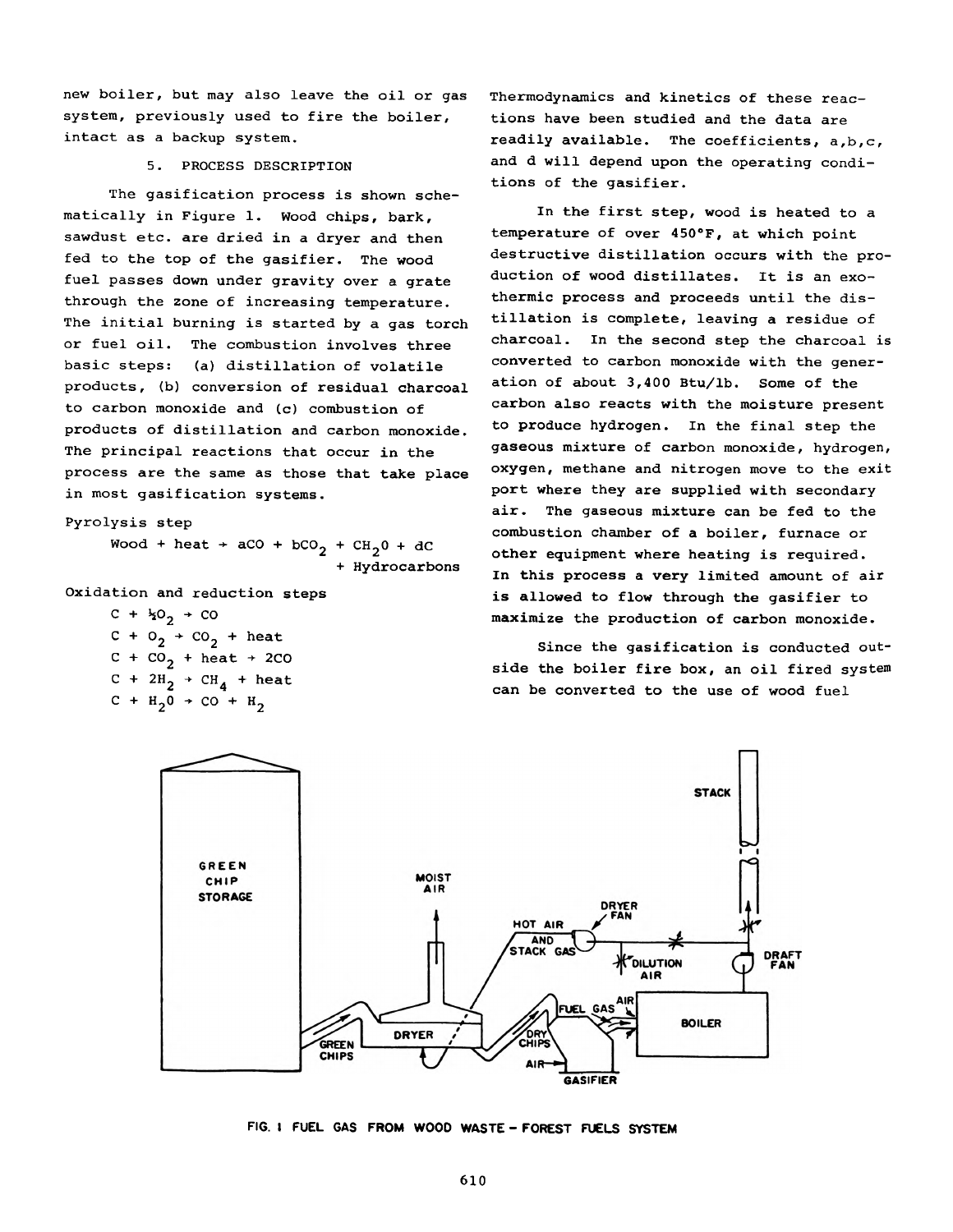**without any significant alternation to the boiler equipment other than the removal of the oil/gas burners. The gasifier is so placed as to discharge the hot gaseous mixture directly into the fire box, thus reducing the heat losses to a minimum. Rate of combustion of wood is basically controlled by the primary air supplied to the unit.**

#### **6. EXPERIMENTAL RESULTS**

**Experiments have been conducted in two units. The prototype unit having a heat generation capacity of 250,000 Btu/hr. is in operation at the Department of Chemical Engineering, University of New Hampshire, Durham, New Hampshire and is used for studying such parameters as gas composition, temperature profile and pollutant emissions. A pilot plant with a heat generation capacity of 1,000,000 Btu/hr for studying design parameters is in operation at the Forest Fuels Experimental Station, Antrim, New Hampshire.**

#### **7. EXPERIMENTAL RESULTS FOR PROTOTYPE GASIFICATION UNIT**

**The details of the gasifier are shown in Figure 2. Wood chips about 1" to 1 1/2"**

**dried in a tray drier to a moisture content of 14-20% (wet basis) are fed to the top of the unit at the rate of about 0.6-0.8 lb/min. The fuel gas produced from the gasifier is allowed to burn off in a fire box. Thermo**couples T<sub>1</sub> through T<sub>3</sub> are installed to mea**sure temperature in the gasification unit. Gas samples are withdrawn from ports P^ through P3 and later analyzed for carbon monoxide, carbon dioxide, hydrogen, methane, ethane, oxygen, and nitrogen using a gas chromatograph. Data for temperature and gas composition are presented in Tables V and VI, respectively. A uniform combustion bed is obtained with no indication of any clinker formation at the bottom of the reactor. A draft of 0.01" to 0.05" water is maintained in the gasifier using a controlled induced draft.**

#### **8. RESULTS OF THE PILOT PLANT STUDIES**

**Pilot plant flow diagram is shown in Figure 1. Wood chips are dried by the hot exhaust gases to about 10-20% moisture content. Chips are automatically fed by a screw conveyor to the gasification unit at a feed**



FIG. 2 FOREST FUELS WOOD GASIFIER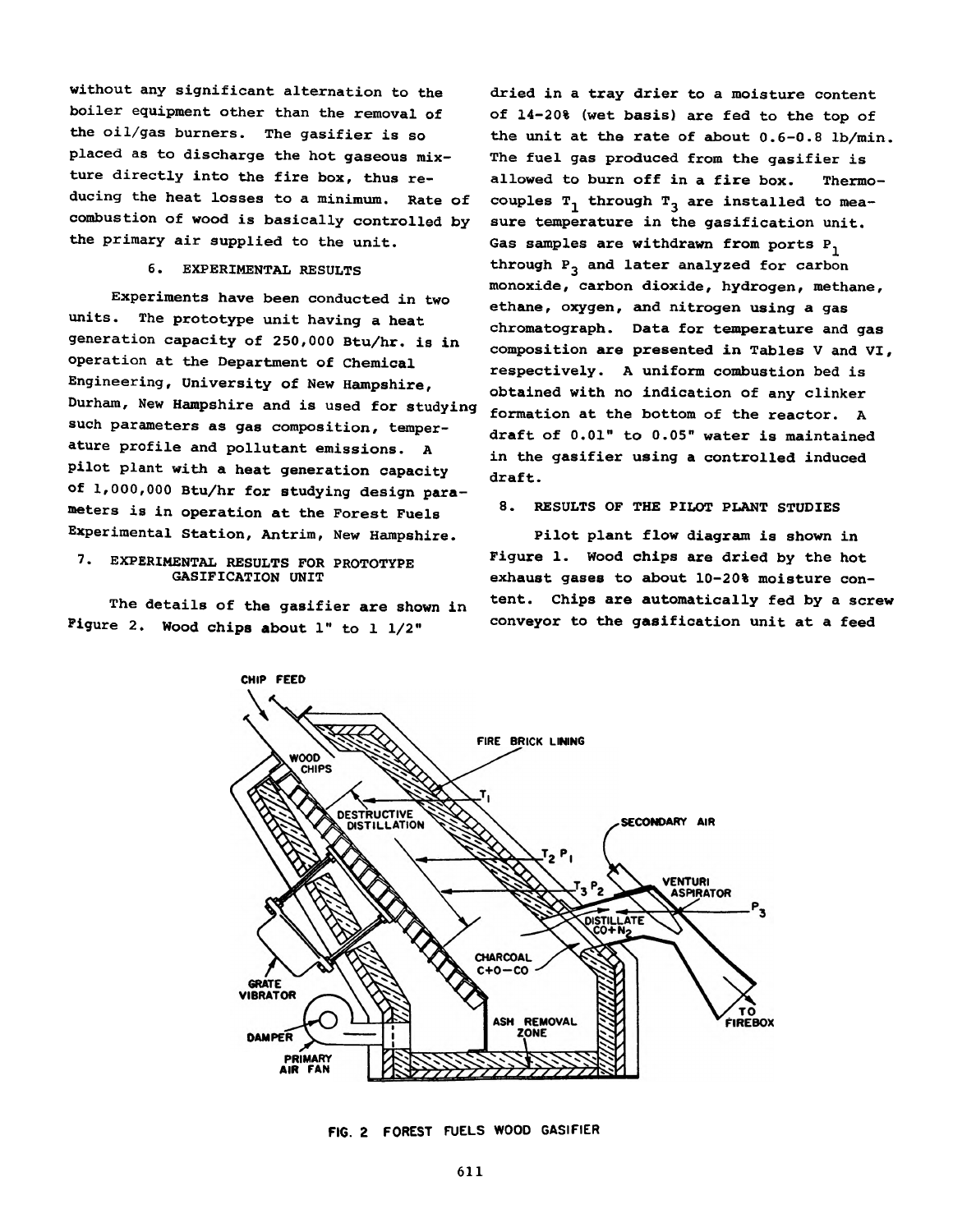**rate of about 125 lb/hr. The gasifier is of about the same design as the prototype except the ash is automatically removed at the bottom of the reactor. The hot gaseous mixture is fed to a horizontal marine boiler where it is burned to raise steam. The flame temperature in the boiler near the gas inlet port is about 2300°F. The rate of steam generation is about 600 lb/hr at 10 psig. Thermal efficiency of the gasification unit is estimated to be about 95%. As in the prototype unit, and induced draft with an**

**automatic damper control arrangement is used to regulate the flow of gases. The gasifier is operated at a maximum temperature of about 1300°F. The gases generated are found to be a little richer in combustibles than those obtained from the prototype unit. The mass spectrometric gas analysis is presented in Table VII.**

**Clinker formation and choking were found to be the main problems particularly during the combustion of a fuel with low ash fusion temperature. These problems have been suc-**

| TYPICAL TEMPERATURE DISTRIBUTION IN PROTOTYPE GASIFIER |  |  |
|--------------------------------------------------------|--|--|
|                                                        |  |  |

| Location                    | Temperature <sup>o</sup> F |
|-----------------------------|----------------------------|
| $T_{\rm 1}$                 | $475 - 692$                |
| $T_{2}$                     | $649 - 692$                |
| $T_{\mathcal{R}}$           | $692 - 735$                |
| Temperature in the Fire Box | $671 - 756$                |

#### **Table.VI**

# **TYPICAL GAS COMPOSITION IN PROTOTYPE GASIFIER**

|                   | Volume % |  |  |                                 |  |                                               |                                  |
|-------------------|----------|--|--|---------------------------------|--|-----------------------------------------------|----------------------------------|
| Location          |          |  |  |                                 |  | $CO_2$ $O_2$ CO $N_2$ $H_2$ $CH_4$ $C_2H_6$   |                                  |
| $P_1$             |          |  |  | $13.4$ 7.5 1.79 74.64 2.23 0.13 |  |                                               | <b>Service Contract Contract</b> |
| $P_{2}$           |          |  |  |                                 |  | 15.08 3.75 9.61 63.48 5.86 1.86 0.36          |                                  |
| $P_{\mathcal{A}}$ |          |  |  |                                 |  | $12.83$ $2.05$ $9.34$ $68.94$ $6.16$ $0.68$ - |                                  |

#### **Table VII**

**TYPICAL GAS ANALYSIS FROM PILOT PLANT**

|                 | Volume % |
|-----------------|----------|
| Benzene         | 0.18     |
| Hydrogen        | 4.19     |
| Methane         | 2.28     |
| Ethylene        | 0.70     |
| Acetylene       | 0.45     |
| Propylene       | 0.16     |
| Carbon Monoxide | 11.75    |
| Carbon Dioxide  | 14.23    |
| Nitrogen        | 65.31    |
| Arqon           | 0.75     |